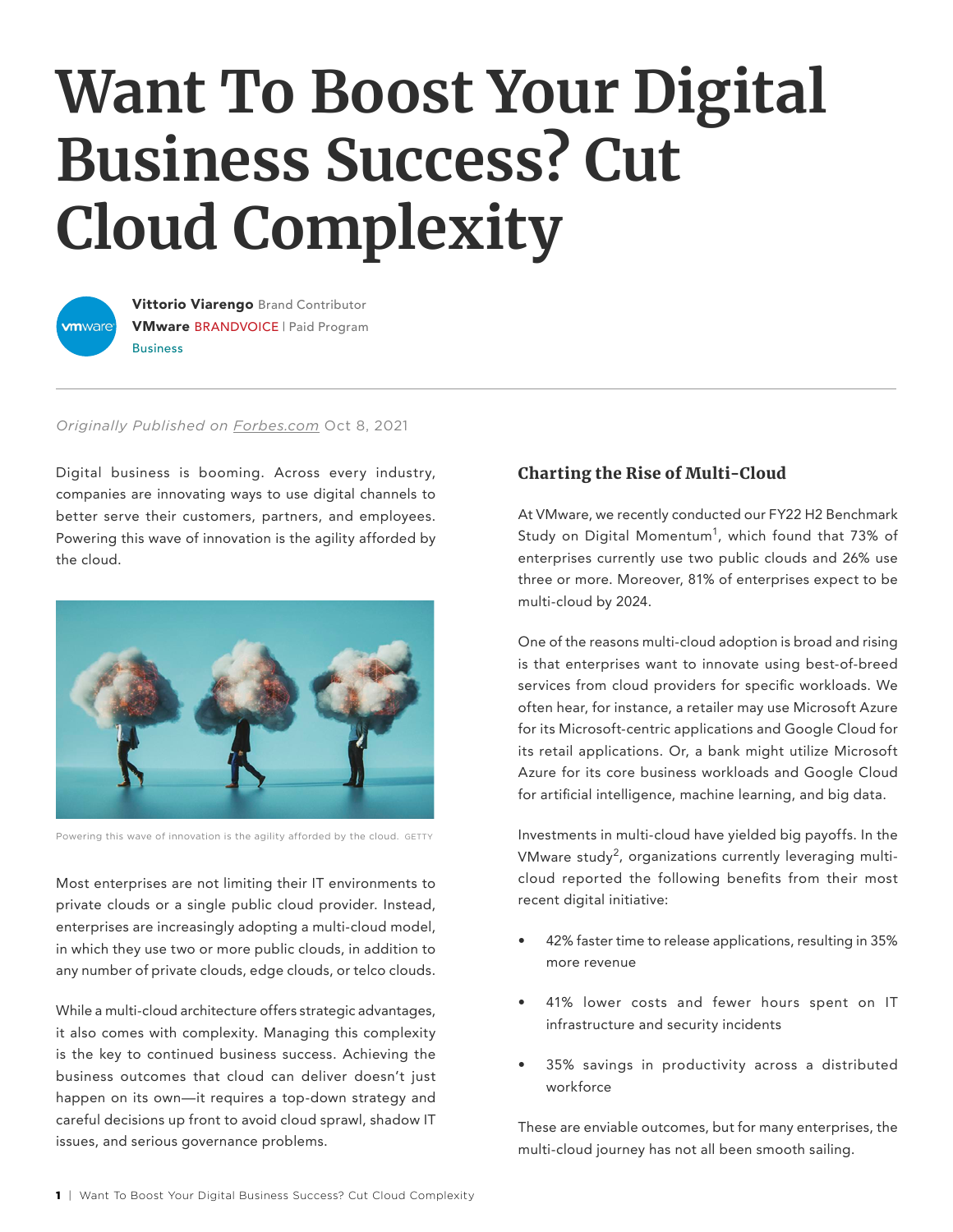## Tackling Challenges Along the Multi-Cloud Journey

Even companies that have ultimately been successful with multi-cloud have hit some speed bumps along the way as they try to integrate diverse platforms into a single, secure stack. Respondents in the study reported their top challenges related to multi-cloud as:

- Risks related to security, data, and privacy issues (25% of respondents)
- Inconsistent infrastructure for APIs, databases, networks, and security (25%)
- The need to hire or train personnel in new, specialized skills that support public clouds (24%)
- Complexity in environment management policies (23%)
- Difficulties optimizing spend (23%)

91% of enterprises are looking to improve consistencyincluding management, security and connectivity across their public cloud environment.<sup>3</sup>

We weren't surprised to see these results. All these challenges are significant, though they can be solved today. But what happens tomorrow—when teams must support even more clouds, more apps, and an increasingly hybrid workforce?

## Shifting from "Either/Or" to "And"

To address the challenges of multi-cloud, we see many IT executives frame decisions in terms of either/or options. Framing choices in this way leads to compromises that restrict innovation.



VMWARE

"Either/or" is a false choice. What if you could replace the limitations of "or" with the opportunities of "and"? With the right software tools, enterprises can do precisely that. At VMware, we call this "the power of AND." You can give developers autonomy and deploy apps quickly. You can provide flexibility on where and how to run apps and control spend. You can give distributed employees access to apps and ensure security.

| Build apps on any cloud                           | <b>AND</b> | Deploy apps with<br>consistency and efficiency  |
|---------------------------------------------------|------------|-------------------------------------------------|
| Run enterprise apps across<br>multiple clouds     | <b>AND</b> | Retain control of your<br>environment and spend |
| Give distributed employees<br>fast access to apps | <b>AND</b> | Protect critical apps and data                  |

VMWARE

### Introducing VMware Cross-Cloud™ Services

To make "the power of AND" a reality, VMware is introducing Cross-Cloud services—an integrated family of services that empower enterprises to build, run, manage, and secure all of their apps, across any cloud. Regardless of where your organization is on its multi-cloud journey, VMware Cross-Cloud services can help ensure your success by removing complexity and reducing risk at every step.

It's time to think of your digital business initiatives and multi-cloud in terms of "and," not "or." Otherwise, you'll soon find the downsides of difficult choices bogging down your business. With VMware Cross-Cloud services, you can accelerate your cloud journey cost-effectively with more choice and more flexibility to innovate.

*To learn more about Cross-Cloud services, watch [VMware CEO Raghu](https://www.vmware.com/)  [Raghuram's keynote address](https://www.vmware.com/) at VMworld® 2021.* 

Research Methodology VMware FY22 H1 Benchmark, Digital Momentum, August 2021

The VMware H2 Benchmark, Digital Momentum study was fielded on behalf of VMware by Management Insight Technologies between January and March 2021.

The custom research was conducted in North America (U.S. and Canada), Western Europe (U.K., Germany and France) and APAC (Australia, New Zealand, Japan, India and China) using a combination of web and telephone interviews.

Responses were collected from 1,800 IT leaders, IT decision-makers, and developers who are knowledgeable about and involved in decision making for cloud platforms. The sample targeted 10% SMB (2-999 employees), 30% commercial (1,000-4,999 employees), and 60% enterprise (5,000+ employees).